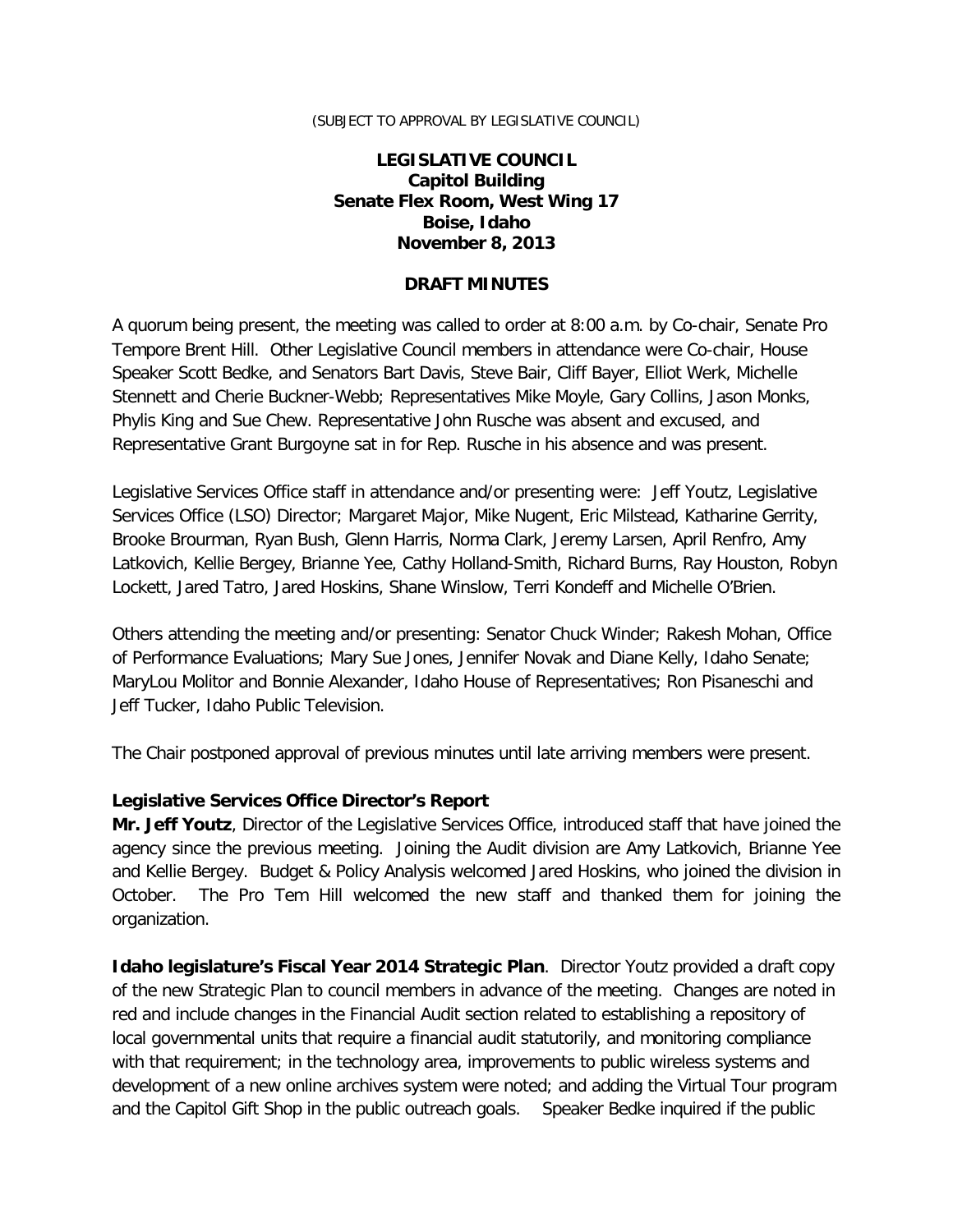wireless access will remain user friendly. Mr. Youtz confirmed that it should be better for all users. Because of many complaints heard from legislators on behalf of lobbyists and the press, who used the public WIFI system administered by the Department of Administration, a separate WIFI system has now been developed for lobbyists and journalists. This will also decrease the traffic on the public WIFI system and hopefully make it more functional and dependable for the public users.

Senator Bair asked who will determine access to the new media WIFI service and Mr. Youtz replied that it will be assigned through the Capitol Correspondents Association. Representative Moyle inquired if the new wireless media portal resulted in added cost. Mr. Youtz deferred to Glenn Harris, who reported that there is a cost of approximately \$4,500 associated with this upgrade. Representative Moyle then asked if the cost would be transferred to lobbyists and the Press Corps, and Mr. Youtz replied that no, the cost will be borne by the Legislature through their technology budget. The upgrade and creation of a separate WIFI system was a response to complaints from legislators, lobbyists and journalists that the regular public WIFI system was cumbersome and erratic. Rep. Moyle did not think it was appropriate for the legislature to pay for this special dedicated WIFI service, and that the press and lobbyists should use the regular WIFI service like the general public.

Senator Stennett spoke to the archiving effort and referenced a public records request she had over the interim, commenting that having an archive available will be extremely valuable. Also concerning the archiving project, the Pro Tem stated there were some issues about streaming and recording of committee hearings, and that live streaming/recording is still at the discretion of a committee chair. The Speaker agreed and requested that the language in the Strategic Plan specifically address that issue to be clear on the committee chairs authority in this regard. **A motion to approve the Strategic Plan, with modifications to the language regarding committee chair authority, was approved on a voice vote, the motion made by Co-chair Speaker Bedke and seconded by Senator Bair.**

**FY 2015 LSO Budget Request**: Director Youtz presented the FY 2015 budget request for the Legislative Services Office. The request includes a total of \$6.7 million, of which \$4.3 million is from the General Fund. It is a "maintenance level" request with no new positions and reflects a 2.4% increase in General Funds and a 2.2% increase overall. Mr. Youtz emphasized that his highest priority is employee compensation, and without a funded CEC in four of the last five years, it becomes increasingly difficult to hire, retain, and reward top notch staff. He clarified for the Council that their approval of this budget request was not binding, on JFAC and that JFAC would make the final decision as they do on all agency budgets. **A motion to approve the request was made by Senator Bair, seconded by Senator Bayer and passed on a voice vote.**

**Legislative Branch Audit Request for Proposal (RFP):** Senate Bill 1105 changed the audit cycle for the Legislative Branch from an annual to a biennial audit, and moved the management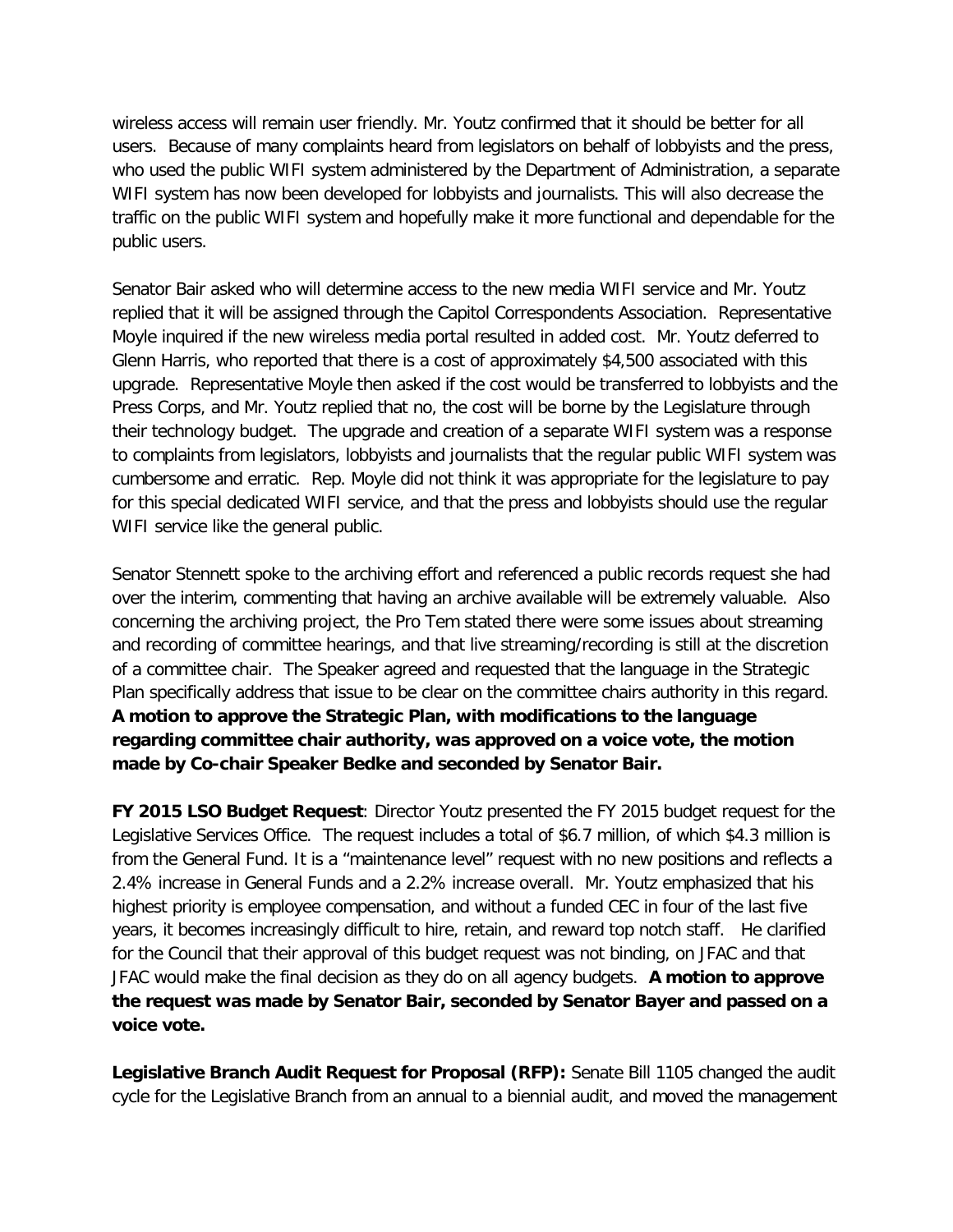of that audit from the Board of Examiners to the Legislative Council. The Legislative Services Office has prepared an RFP, subject to approval by the Legislative Council, for two separate and consecutive biennial audits; the first for Fiscal Years 2013 and 2014, and the second for Fiscal Years 2015 and 2016. Once proposals are received, a review committee comprised of LSO fiscal and audit staff, and House and Senate fiscal staff, will review and score the submissions. The three highest scoring proposals will be submitted to the Legislative Council for final selection. The cycle would commence September 1, 2014.

Senator Bair asked why there was a need for a new RFP. Mr. Youtz explained that it was the result of the statute change moving the management of the audit under the Legislative Council, and also to address going from an annual to a biennial audit cycle. Representative Moyle asked if there was any anticipated added cost, and Mr. Youtz responded that the biennial audit approach should actually save money. The Pro Tem added that he felt the amount of time and resources required for a biennial audit would be reduced, still cover both years, but that a onethird cost reduction is anticipated.

# **A motion to accept the RFP was approved on a voice vote; the motion made by Representative Collins and seconded by Senator Stennett.**

Mr. Youtz concluded his presentation by announcing his intention to retire from the position of Director of the Legislative Services Office after 36 years with the Idaho Legislature. He will go through one more legislative session, with a tentative retirement date of September  $30<sup>th</sup>$ , 2014. He encouraged the council to look within the agency for candidates to succeed him, and that there are more than a few excellent senior professionals that would make excellent Directors. Hiring from within offers opportunities for many staff members to move up, and it is advantageous to have a Director with a sense of history of the Idaho Legislature, continue the high performance expectations of the agency, and have a passion for the institution of the Idaho Legislature. The Pro Tem said Mr. Youtz will certainly be missed, and that there will be more opportunities to say good-bye over the course of the coming months.

**Interim Committee and Task Force Reports:** The Research and Legislation division provided a status report on interim committee activity. Detailed minutes for these interim meetings are available at the following link:

<http://legislature.idaho.gov/sessioninfo/2013/interim/interimcommittees.htm>

**Federal Lands Interim Committee:** Katharine Gerrity reported on two meetings of the Federal Lands Interim Committee, held August  $9<sup>th</sup>$  and October 28<sup>th</sup> of this year. The committee heard testimony from a wide range of expertise in policy law and natural resources management, on the history and analysis of federally administered lands, and state and federal authority over public lands. Further discussion included past efforts in Idaho and other states to study, or obtain, the transfer of federal lands, conclusions drawn and legal requirements pertaining to transfers. The committee received communications from Congressman Mike Simpson, and from the office of Congressman Raul Labrador. Congressman Simpson also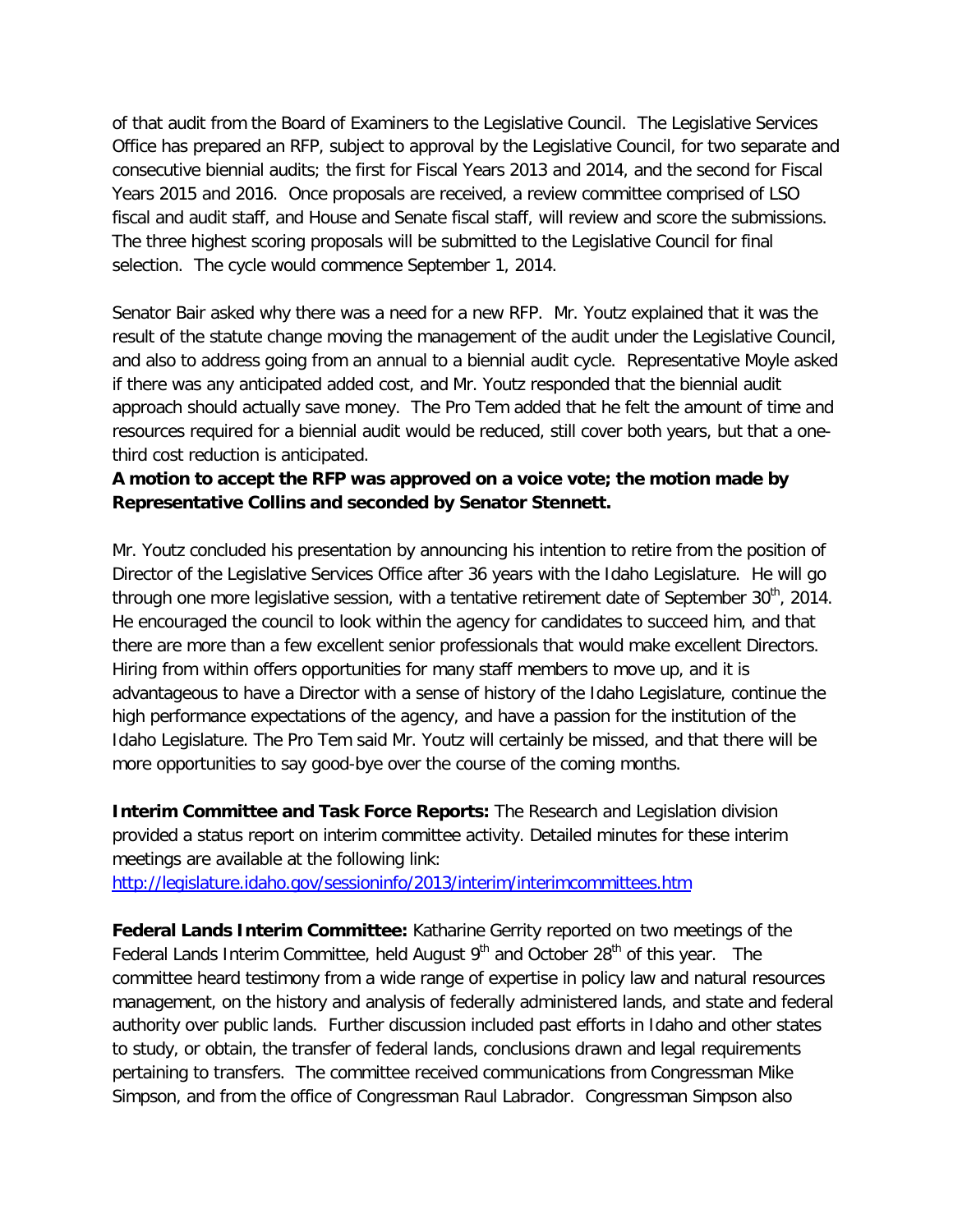included a report from the Congressional Record Service, outlining annual federal public land expenditures and revenues for Idaho. Various interest groups also provided testimony via a series of panels representing tribal interests, sportsmen, wildlife, grazing, timber and environmental interests. A third meeting is scheduled for December  $4<sup>th</sup>$ .

**Natural Resources Interim Committee:** Ms. Gerrity provided an update on the activity of this committee, which included an update on the State Water Plan, as well as a Swan Falls minimum flow discussion and Snake River forecast. Also covered were well construction standards, statewide water conditions, and potential legislation addressing ground water recharge. Testimony was heard regarding the Food Safety Modernization Act, and an FDA proposed produce rule. Staff for Congressmen Mike Simpson and Raul Labrador discussed the recent failure of the Farm Bill. The Department of Environmental Quality described regulatory authority and permitting pertaining to suction dredge mining in Idaho. The Department of Fish and Game provided a revenue update.

The Pro Tem invited Senator Chuck Winder to give his perspective as Co-chair of the Federal Lands Interim Committee. The Senator reported that it has been a balanced, positive and reasonable process. A final report is due Jan 2015, but that they will make a preliminary findings report early in session. The Pro Tem thanked Senator Winder and welcomed Mike Nugent.

#### **Energy, Environment and Technology Interim Committee (SCR 127 of 2013):**

Mike Nugent reported on a three-day meeting of this committee, held September  $11<sup>th</sup>$  through 13<sup>th</sup>. Discussion included the possibility of a Nuclear Power Plant at the Idaho National Laboratory, and the future of coal in the integrated resource planning process. Mr. Nugent said not expect any new nuclear operations for at least ten to fifteen years due to the very lengthy approval process. The Public Utilities Commission reported action related to PURPA projects, net metering and the Federal Energy Commission. Rocky Mountain Power in Utah has certain coal plants slated for closure. The committee also participated in site tours of energy facilities, including Idaho Power's Langley Gulch plant, natural gas fields in Payette, and a geothermal plant in Vale, Oregon. The Langley Gulch power plant is a combined cycle natural gas generating plant, used for both firm power and to provide for peaking and leveling of resources such as wind power. While touring the gas fields, the committee heard a presentation on the geology that contributed to the formation of the gas fields. The geothermal plant is located near Vale, Oregon; the electricity generated there is sold to Idaho Power pursuant to a contract between U.S. Geothermal and Idaho Power. Finally, there was discussion involving a number of communications and education entities about internet service to rural Idaho and the challenges to upgrading service. It is anticipated that legislation will be proposed to introduce economic incentives for improving access to broadband technology in rural areas.

**Wind Energy Task Force:** Mr. Nugent provided an introduction to this task force. It was established by the Pro Tem and the Speaker in response to House Bill 561. The bill was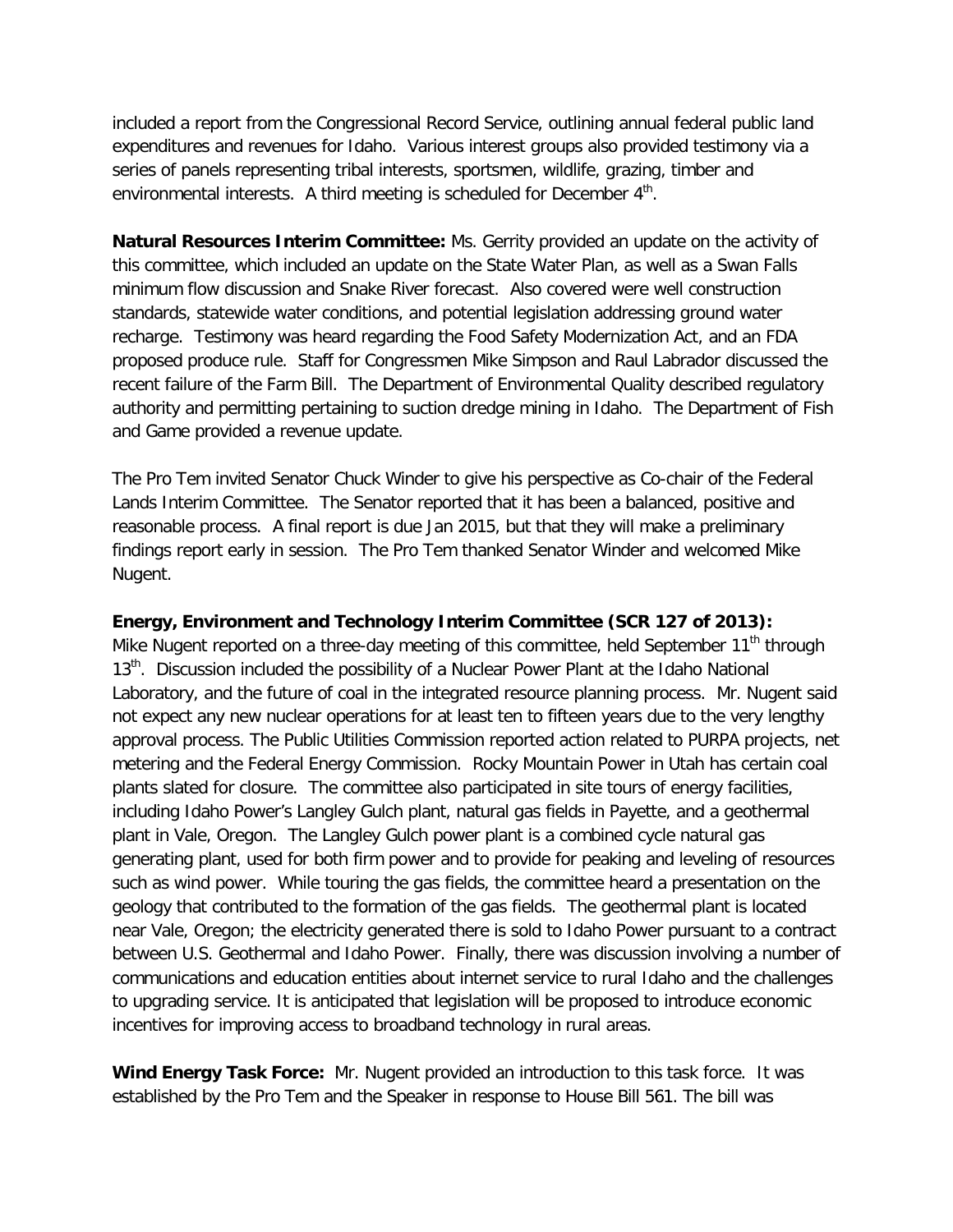introduced in the 2012 Idaho Legislature, but did not pass, and the task force was then established. The task force was assigned to address issues related to the effect of wind power development on power rates; the ability of Idaho utilities to incorporate more wind energy; the effect of wind turbines on wildlife; the effect of turbines on property values and uses, and a range of tax issues related to wind power development. The taskforce met on October 1<sup>st</sup> and heard updates on the Sage Grouse and Wind Energy project, the Energy Integrity project, and also on precedent PUC actions impacting wind energy projects. They toured Idaho Power's Grid Operations Center where they were shown how wind energy is integrated into the power system. The task force made no recommendations, but will file a final report.

**Idaho Council on Indian Affairs:** Ryan Bush reported on this council that met on June 19<sup>th</sup> and again on August  $20<sup>th</sup>$ . The June meeting was largely introductory in content, given the number of new members. Representative Marc Gibbs was elected Chair and Silas Whitman of the Nez Perce Tribe elected Vice-chair. An overview of the authorizing statute and bylaws governing the Council were presented, followed by a discussion of the council's jurisdictional background and identification of issues that the Council would like to discuss in the future. On August  $20<sup>th</sup>$ , the Department of Health and Welfare (DHW) provided an update on the federal Indian Child Welfare Act (ICWA) and answered questions regarding DHW's compliance. The council then discussed the Idaho health exchange, Your Health Idaho, the role of the tribes in that exchange and concerns regarding consultation with the tribes. Other issues discussed were the issue of mega-loads on Highway 12, the effects of federal sequestration and budget cuts, the recent fish consumption survey, and the virtual tours of the Capitol now offered during legislative session. The council will meet again sometime in December, but no date has been determined.

**Health Care Task Force:** Ryan Bush presented a status report on the Health Care Task Force that met on October  $7<sup>th</sup>$  and November  $4<sup>th</sup>$ . Testimony included a progress report on health care exchanges in other states, and an overview and updates on the status of the Idaho exchange from Amy Dowd, director of Your Health Idaho. There were additional updates on the status of Idaho's Medicaid program integrity; Medicaid managed care; the High Risk Pool; Chip-B and Access Card programs; the CAT Fund and Immunization Program; Medicaid enrollment and implementation of House Bill 260 (Session 2011). The task force heard from various insurers and the Department of Insurance on proposed rate increases for 2014 individual health plans. The Department of Administration reported on the employee wellness program, Health Matters. Presentations on Medicaid-based audits of school districts provided the perspective of the Department of Health and Welfare (DHW) and also from a district special education director. Also heard was a DHW departmental overview and 2014 budget preview. The task force will meet again on December  $9<sup>th</sup>$ .

The Pro Tem invited comments from Representative Collins, co-chair for this task force. Representative Collins stated that while the Affordable Care Act (ACA) is a disaster; the state health exchange has also had start-up issues, but noting that the state portal improvements will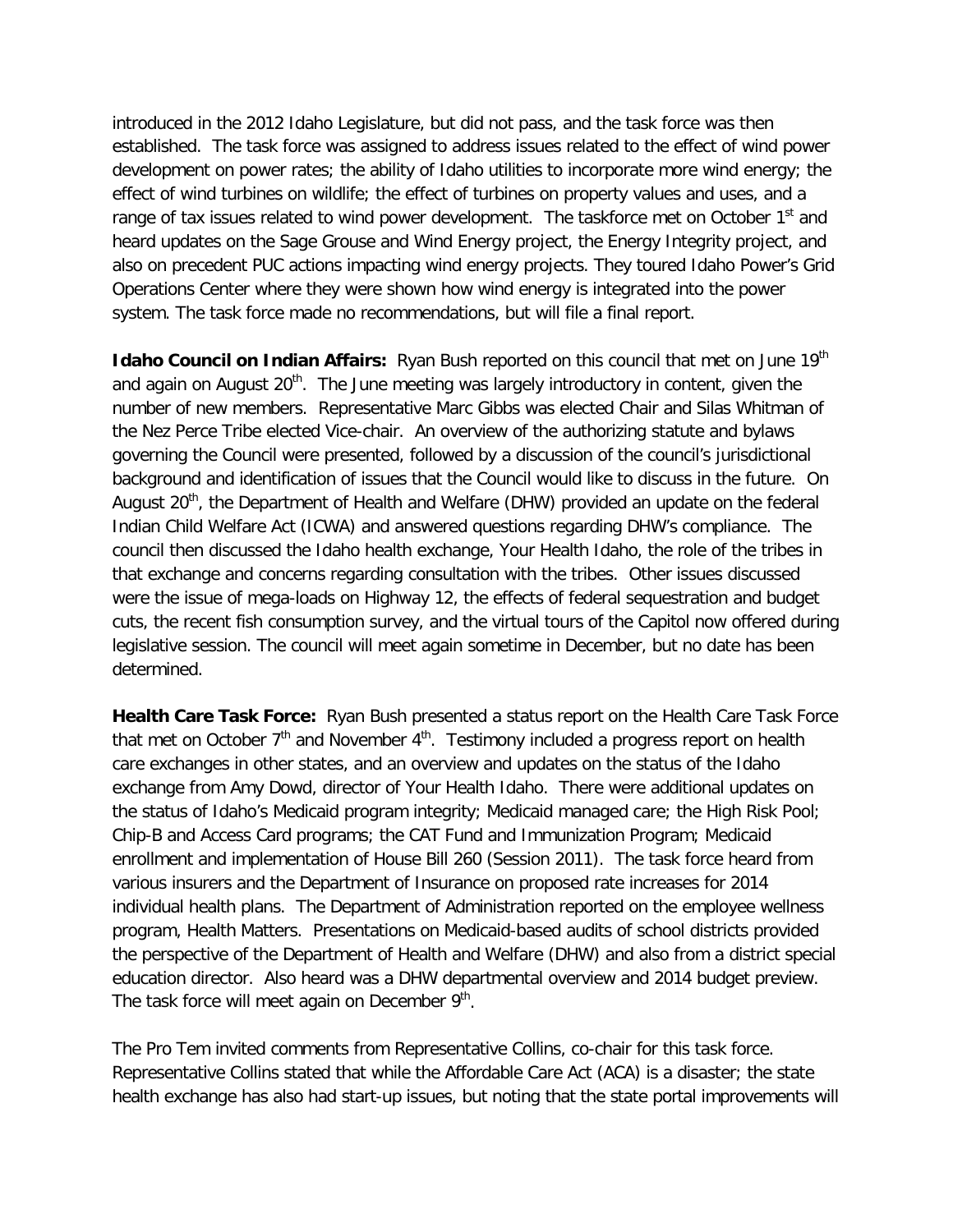aid citizens in navigating the federal exchange, once ACA is up and running. Senator Stennett asked for clarification regarding grandfathered plans, and Representative Collins stated that, those from prior to March 2010 qualify for the grandfather clause. Those with plans in place at the time (with no changes) can continue to keep those plans. Senator Stennett asked for further clarification regarding those grandfathered in, but not meeting other criteria, and Representative Collins responded that it is not clear at this time. Representative Moyle inquired about the security of personal information on the website. Representative Collins stated that he is confident about the state exchange site, but that questions remain regarding security on the federal site. Information that is confidential in state data becomes less secure once it transfers to the federal database. Idaho's exchange piggybacks onto the federal exchange for the time being. Representative Moyle inquired if legislators should encourage citizens to not use it at this point. The Pro Tem responded that it is an individual's decision to evaluate any benefit to them versus the question of secure personal information. Representative Moyle asked if there was a timeline for disengaging the state exchange from the federal site, and Representative Collins replied, hopefully by the end of 2014. Currently at the state level, an individual can request preliminary numbers without signing up or inputting personal information. Representative King inquired if a potential enrollee can submit a paper copy until the website is fully functioning here in Idaho. Representative Collins responded that yes, an individual can go directly through a broker and not use the state website at all. Representative King asked about the availability of site navigators, and Representative Collins reported that there are some hospitals and clinics that provide that assistance. Navigators, or assistors, cannot give advice, only facilitate inquiries. In response to a suggestion that submitting a hardcopy application would protect personal information, it was noted that hardcopy does not ensure confidentiality, as it will eventually be entered into the system database.

#### **Public Defense Reform Interim Committee**:

Brooke Brourman provided an overview of three meetings, held August 15<sup>th</sup>, September 12<sup>th</sup> and October  $17<sup>th</sup>$ . The committee was formed in response to deficiencies identified by the National Legal Aid and Defender Association. The association studied public defense systems in seven Idaho counties and found them constitutionally inadequate. The August meeting was a review of public defense requirements under the U.S. Sixth Amendment and interpretation of case law; Idaho's study of its indigent defense system; county costs for providing public defense, and the recent Canyon County Public Defender Study. The meeting of September 12<sup>th</sup> included presentations on prosecutorial functions and expenditures, duties of defense council and compliance with the American Bar Association's Ten Principles, and an ACLU perspective on Idaho's indigent defense system's deficiencies and recommendations. A roundtable discussion of public defense reform included a number of esteemed members of the courts and other stakeholders, to assist in a thorough assessment of Idaho's public defense system and to identify tenable options for meeting constitutional requirements. In the third meeting on October  $17<sup>th</sup>$ , district judges spoke to their experiences with the public defense system. Further testimony was heard regarding the prosecutorial role and related expenditures to cities, critical areas for consideration identified by the public defense subcommittee, and a report on right-to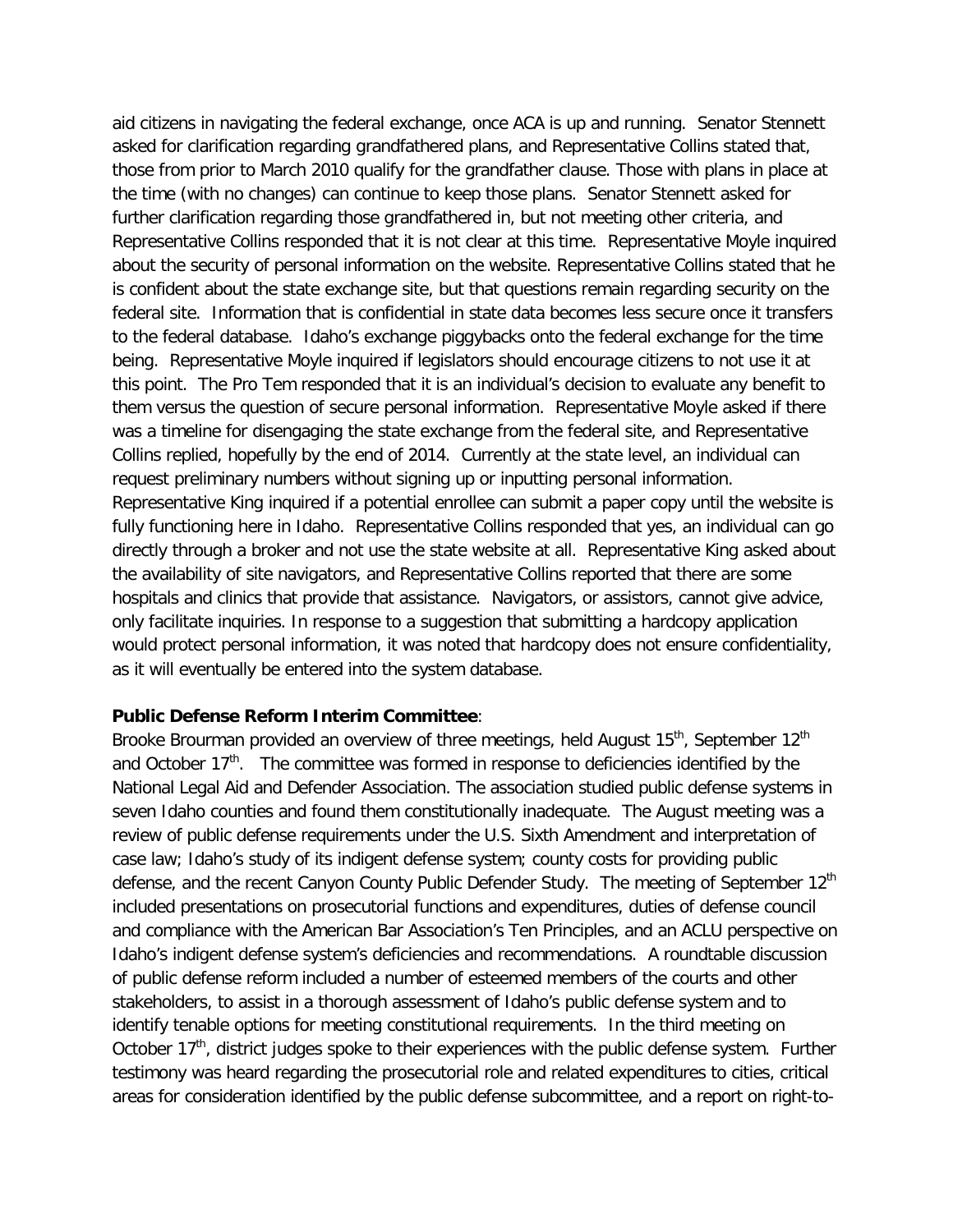counsel practices in Oregon and Montana. The committee is scheduled to meet again on November  $20<sup>th</sup>$ . Ms. Brourman expects to see legislation from the committee in the upcoming session.

**Criminal Justice Reinvestment Interim Committee:** Ms. Brourman reported on this committee that met on June  $18<sup>th</sup>$  and again on October  $30<sup>th</sup>$ . In the June meeting, a presentation by the Council of State Governments covered national criminal justice policy context; an introduction to justice reinvestment; system assessment and trends, the justice reinvestment project framework and proposed areas for analysis. In the meeting of October 30<sup>th</sup>, the committee heard presentations on methods to reduce recidivism, a detailed analysis of Idaho's criminal justice system, bipartisan reforms in other states, and a review of justice reinvestment legislation out of South Dakota. South Dakota has experienced growth rates similar to those of Idaho. A meeting is scheduled for December  $12<sup>th</sup>$ , with a work group meeting the day before, on Dec  $11<sup>th</sup>$ . Ms. Broureman told the council to also expect legislation out of this committee.

**K-12 Education System Interim Committee:** Eric Milstead presented an overview of three meetings held on September  $12<sup>th</sup>$ , October  $2<sup>nd</sup>$  and November  $5<sup>th</sup>$ . The purpose of the committee was to undertake and complete a study of how to improve and strengthen Idaho's K-12 educational system, per House Concurrent Resolution (HCR) 33. Over the course of three meetings, the committee heard and discussed a number of issues including an overview of the recommendations from the Governor's Task Force for Improving Education; stakeholder perspectives on the current state of the system's strengths and weaknesses, and relating to sunset legislation from 2013; a review of the data system; student assessments; charter schools; professional-technical education and workforce needs; life skills education, and innovative approaches to school facility renewal and use. No further meetings are planned. Representative King inquired if a report would be forthcoming, to which Mr. Milstead replied that they hope to have a report by the middle of December; the HCR directs a report to be submitted during the 2014 legislative session. The Pro Tem thanked Eric and welcomed back Senator Winder.

**Capitol Services Committee, Facilities Update:** Senator Winder, Co-chair of the committee, briefed the council on the status of a number of projects underway.

**Lincoln Auditorium:** Improvements to the dais area are expected to be completed by December 1<sup>st</sup>. Rows will be repositioned to allow more room between them, and also between the back row and the wall. Cabling will be realigned to move connections away from the legislator's feet. Carpet tiles will be installed to allow easy access to the subflooring. The estimated cost is \$49,000 and was approved by the Capitol Commission.

**East Wing Room 20 and East Wing Room 05:** Extension of the dais horseshoe configurations in each room to allow an additional desk on each side is expected to be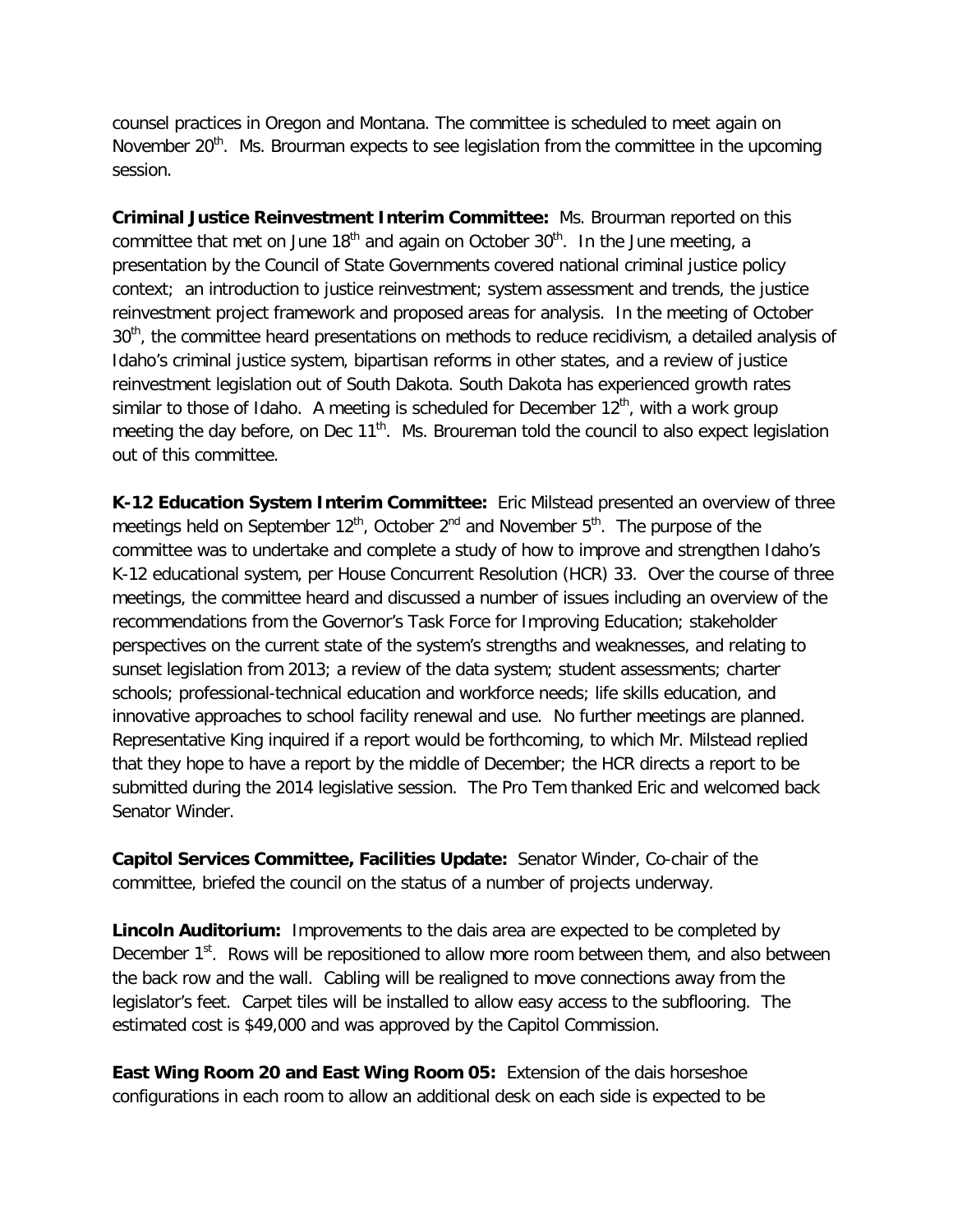completed by December  $1<sup>st</sup>$ . Like the auditorium, cabling will be realigned and carpet tiles installed. The estimated cost is \$18,000 and was approved by the Capitol Commission.

**East Wing Room 42:** An upgrade is planned to allow the same three-way camera video streaming system found in the Lincoln Auditorium, thereby making available a large video streaming venue in each atrium wing. The project is expected to be completed by mid-December at an estimated cost of \$55,700 approved by the Capitol Commission.

**Caucus Rooms, Presentation Technology Upgrades:** Audio software was added to all four rooms, to improve sound quality in the room. Audio contained in presentations will now broadcast through the in-room speakers only; there will be no external broadcast. The project is complete, at the cost of \$2,700 approved by the Capitol Commission.

**Senate Gallery Sound Issues:** Jeff Youtz met with Senate staff and an audio system contractor, Audio Solutions, to come up with recommendations to resolve sound quality issues up in the public gallery area of the Senate. The contractor recommended two special directional speakers in the gallery, and would provide cost details in time to install the speakers prior to the start of the session.

**New Parking Garage:** Construction of the new, five level facility is well underway and will provide an additional 600 spaces. The \$8.9 million dollar project is on schedule, and in time for the 2016 session.

**Senate Rotunda Elevator:** Repair is anticipated by November 18<sup>th</sup>. The nature of the repair required fabrication of custom pulleys. There is no estimated cost available at this time.

Senator Stennett asked if there had been any progress on the issue of badges not working on the chamber elevator. Mr. Youtz responded that he was not aware of this issue, but would follow up with Capitol security. Representative Chew commented on sound issues in selected committee rooms, and Mr. Youtz said he would follow up on that issue as well.

The Pro Tem recessed the Council for a short break at 9:40 a.m., reconvening at 9:55 a.m.

The Pro Tem asked the Council for approval of the March 1, 2013 revised minutes, as well as for the minutes from the meeting held May 30, 2013. **A motion was made by Representative Collins to accept the revised minutes from March 1st, seconded by Senator Buckner-Webb and approved by unanimous voice vote. An additional motion was made by Representative Collins to accept the minutes from May 30th, seconded by Speaker Bedke and approved by unanimous voice vote.**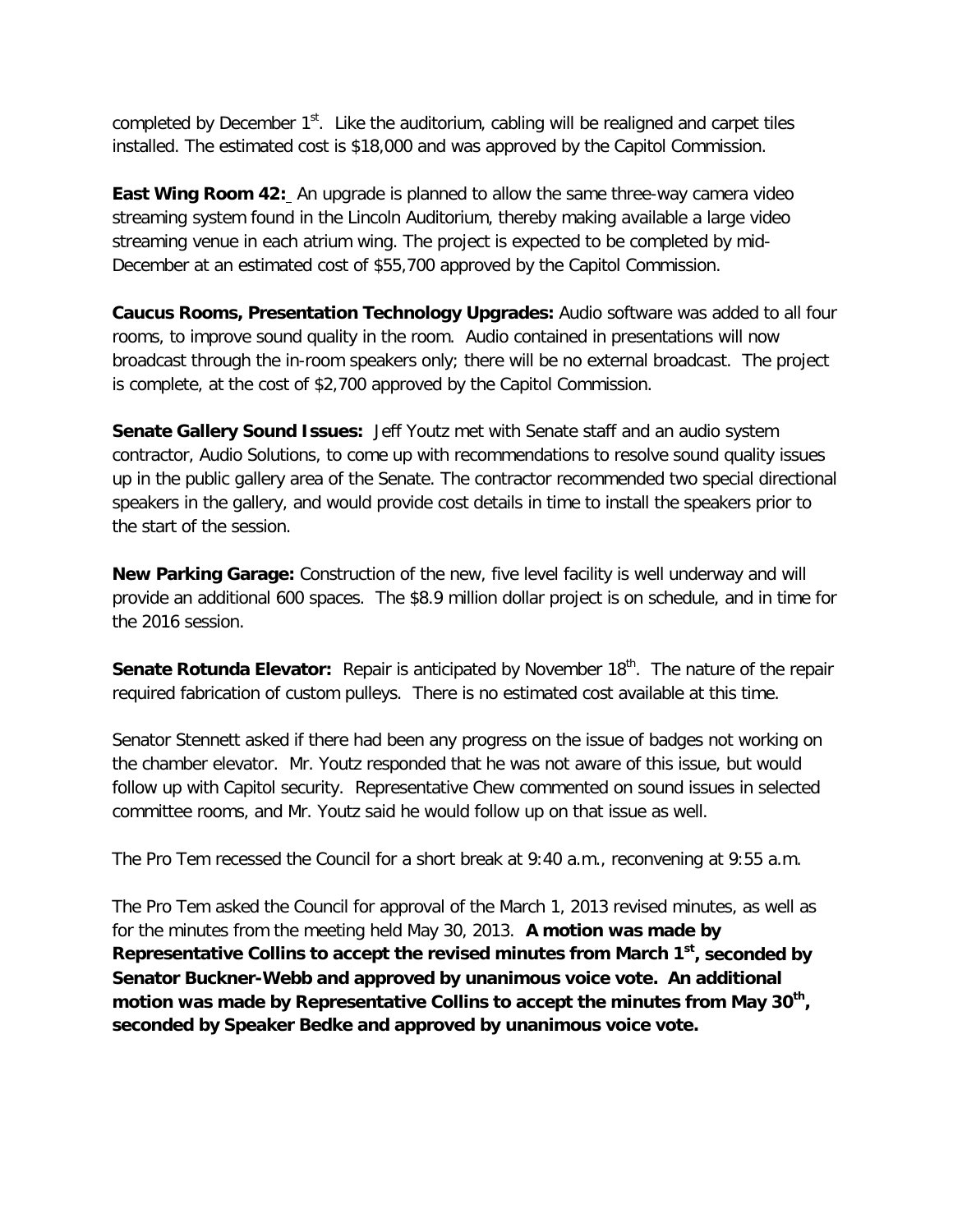**2014 Legislative Session Plans:** The Pro Tem and Speaker reviewed the legislative session calendar and established target dates for rules review, personal bill deadlines, transmittal dates, the JFAC budget hearings and appropriations schedule, and possible Sine Die dates.

The Pro Tem announced that session will convene at noon on Jan  $6<sup>th</sup>$ . The Economic Outlook and Revenue Assessment Committee (EORAC) will meet on January  $2^{nd}$ . New interns will receive a required orientation program on January  $15<sup>th</sup>$ . Personal bills will be due on January  $17<sup>th</sup>$  in the Senate, and January 24<sup>th</sup> in the House. Senator Davis inquired if a Change in Employee Compensation (CEC) committee is being contemplated. Speaker Bedke reported that he has not had a chance to talk with Rep. Hartgen, who has had some health issues of late. The Speaker did state that before proceeding with formation of a CEC committee, careful consultation with the Senate, House, and the Governor's Office should take place. The Speaker expects a fairly austere budget session. Senator Davis commented that the purpose of the CEC committee is not exclusively to increase compensation, that we have many new and returning legislators, who have never been exposed to the CEC committee process. A CEC committee would have value if for no other reason than to educate the legislature.

The Pro Tem continued to review session calendar dates, and Senator Davis spoke to the March calendar, stating that the bill transmittal date is the  $3<sup>rd</sup>$  for both houses and he hopes to be very rigid with that date in order to hit the target Sine Die date. The Senator is hopeful that the JFAC will complete business by March  $7<sup>th</sup>$ . Speaker Bedke added that the Education Committee and others should be ready sooner than in past sessions, and therefore not bog down the budget process. Representative Moyle inquired if it is possible to shorten the budget hearing presentation schedule and the Pro Tem stated that should be addressed with the JFAC cochairs. The Pro Tem emphasized leadership's serious intent about a March 21<sup>st</sup> Sine Die.

# **Legislative Council Statute Review**

Mr. Youtz presented a draft consideration for minor adjustments to align the Legislative Council statute with actual current practice regarding legislative vacancies and rotating council chairs. In summary, a council vacancy that occurs on a temporary basis can still be filled from the remaining membership and through the interim, but allows for election of a replacement for a vacancy that extends into legislative session. It aligns chairmanship with current practice, which names the Pro Tempore and Speaker as rotating chairs, eliminating the prior practice of selecting from the wider council membership.

The Pro Tem asked that if the rotating chairs is put into statute, and for whatever reason, personal or otherwise the co-chairs wanted to trade assignments as chair, could that be challenged. Senator Davis stated that when he began the discussion with Mr. Youtz regarding this matter some months ago, the Senator felt they needed to delete the language, "council shall select a chair and vice-chair", in preference to the current practice of rotating chairmanships. He stated the change to rotating chairs probably does not have to be in statute. **A motion to approve the change in concept, with consideration of specific language**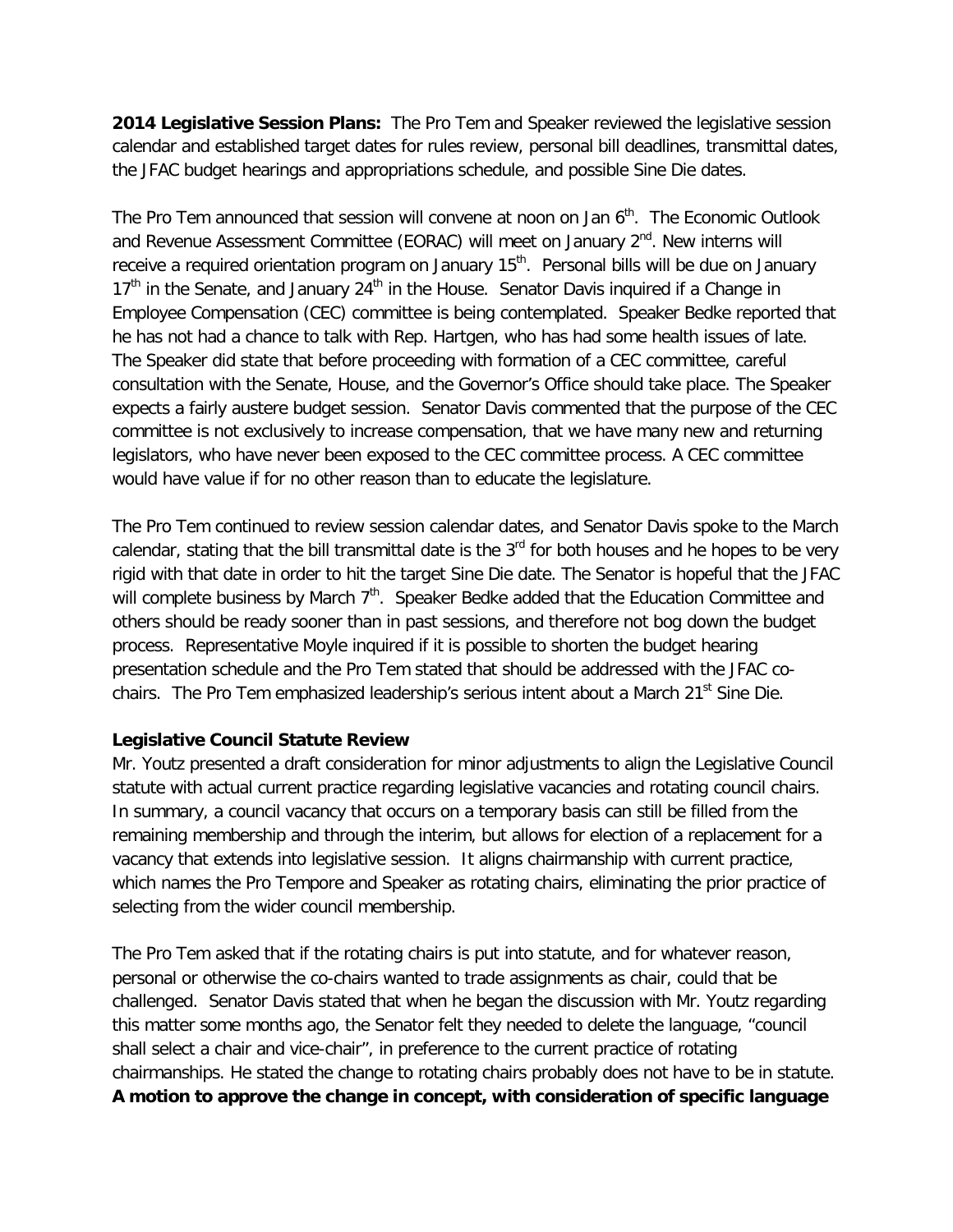**at a later date, was made by Senator Buckner-Webb, seconded by Senator Stennett and approved on a voice vote.**

### **Technology Update**

Glenn Harris reported on a number of initiatives since last session, including changes and improvements to wireless access, hardware, infrastructure, GEMS, digital archives, electronic voting and other enhancements.

**Wireless Networks:** the Capitol now has a dedicated WIFI network that will be more dependable for lobbyists and the Press which was recommended by the Technology Committee. The general public will continue to have WIFI access to the Dept. of Administration's WIFI. **Infrastructure:** changes include installation of an enhanced firewall and elimination of the VPN units; dedicated network storage allowing additional storage space, servers and volume snapshots; and relocation of disaster recovery servers off-site, to the Idaho State Police facility in Meridian.

**End-user Enhancements:** Senate and House attaché desktops have been replaced to remove non-secure Windows/XP computers. This upgrade frees up laptops for secretarial staff use in committee rooms. Attachés will also now have access to shared files via cloud storage. Mr. Harris reported that a decision was made to not go ahead with an electronic newsletter application this year. A trial copy was selected from products available, but it did not offer required features, was expensive, and was not stable enough for our purposes. He also reported that there will not be an upgrade from Windows 2007 to 2013: after careful review, it was determined that it is not a good value for \$50,000.

**House Voting Upgrades:** new phones have been installed in the House Chamber with dedicated voting buttons. Members will have access to both phone and computer buttons for this session. The plan is to phase out computer voting and commencing with the 2015 Session, the Legislature will move to phone-only voting, with a voting dashboard website planned. In addition to new phones, the House Display Board has been upgraded to alternate between a bill on the floor, and a vote in progress. The display will also be available on local laptops. This upgrade will be in place for the upcoming 2014 Session.

**GEMS (Government Electronics Management System):** projects in progress include enhancements to Research & Legislation, the Senate and House, database and application server, software upgrades, and reconfiguration of the LSO web server and applications database.

**Digital Media Archive:** The process of archiving began with the 2013 Legislative Session and includes House and Senate floor proceedings, daily journals and video recording; also standing and interim committee agendas, minutes and audio/video recording. An administrative update on the project will be provided later in this meeting.

Speaker Bedke inquired about management of draft legislation. The question posed was whether it was possible within GEMS to do a mark-up of a draft, track changes, margin bubbles, etc., as a draft moves back and forth, and accept changes in the Final Bill. Mr. Harris will take the question to Norma Clark for consideration. Representative Chew asked, given the decision to not bring in a newsletter application, what was planned to address high volume mailings,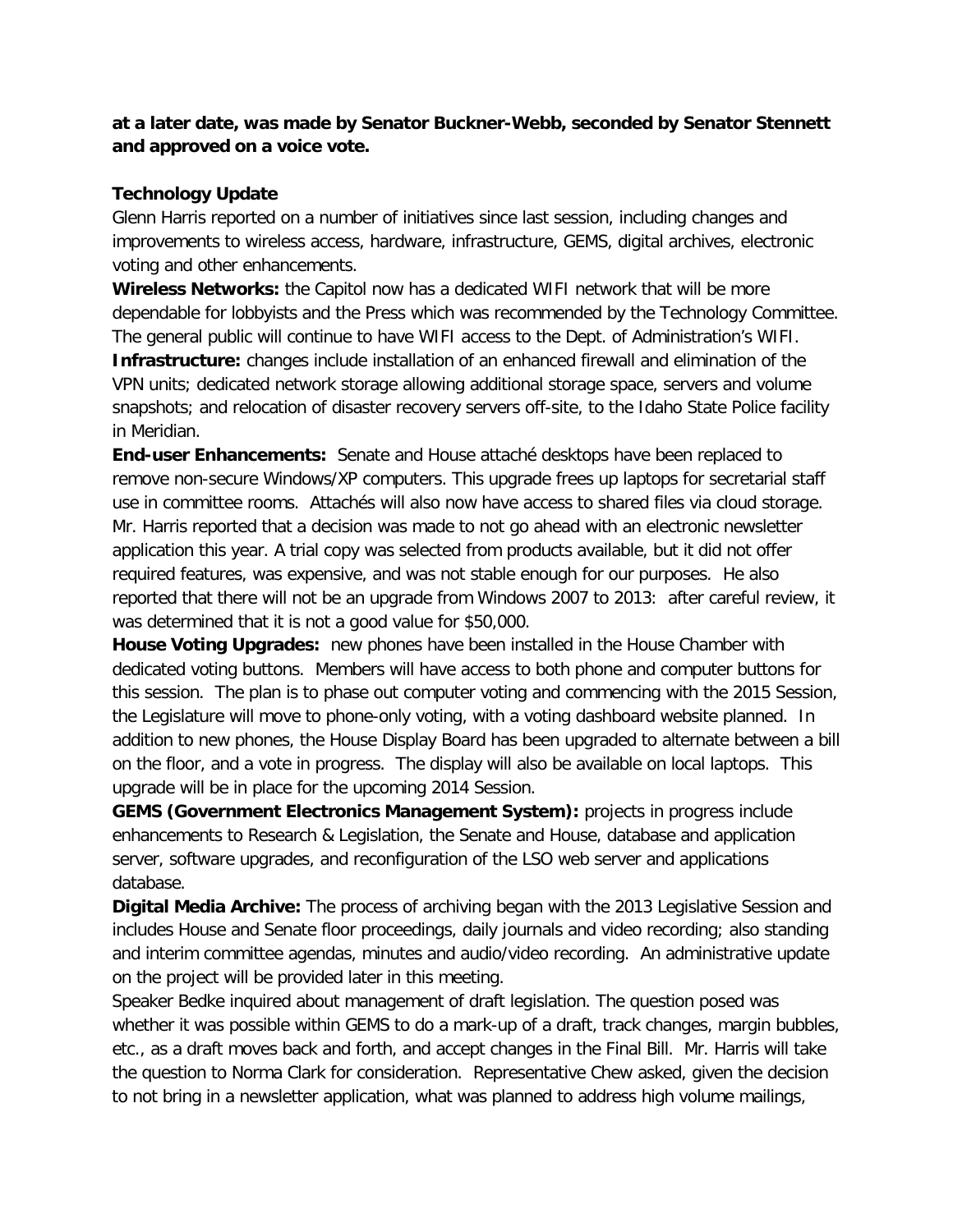and, if there is a storage capacity concern. Mr. Harris stated that we are not running out of space. He recommended that for this session, members and support staff should use "send personal" and in smaller groupings (less than a thousand). He requested that when a user receives a bounce back notification, they should remove that person from their routing. Mr. Harris hopes to revisit options like the newsletter application in the future, that other products were becoming available and he will take the issue back to the Information Technology Committee. Representative Moyle requested a list of those that sign up for the new media/lobbyist WIFI and Mr. Harris will make that available. Senator Bair wondered if there were any issues with the public access. Mr. Harris is hopeful that removing the press and lobbyists from the public access load will improve service for those continuing to use it.

### **Legislative Internship Program**

Katharine Gerrity introduced the internship program that will commence with the upcoming legislative session. Intern candidacy requirements, the application and assignment process, and supervision and orientation details, were provided in advance to the council.

Representative King asked if a list of intern names would be made available to the Legislature as a whole and if members would be able to utilize interns outside of their given committee assignment. She further inquired if interns would check in daily with LSO or report directly to their assigned legislator.

Ms. Gerrity explained that once an intern has completed orientation, they will be turned over to their designated assignment and will not be reporting to LSO. She added that designated supervisors should bear in mind that interns will need evaluations completed for school. Representative Burgoyne asked how non-students would be managed and Ms. Gerrity replied that they are considered volunteers- not interns and not part of this process. Representative Burgoyne commented that some thought should be given to how volunteers are managed, in their identification and assignment of physical office space, etc. The Pro Tem stated volunteers present a concern, and consideration should be given to mandatory orientation for these individuals as well. Ms. Gerrity offered that anyone can attend the orientation. Senator Stennett added that the Senate Minority Chief of Staff does provide orientation and supervision, to which, Representative Burgoyne suggested that it would be a good idea for all interns and volunteers to go through the same orientation. The Pro Tem stated that the council should consider this is an ongoing practice, but new policy.

In addition to the changes recommended and incorporated into the guideline, the Pro Tem would like to see more leadership input into the process. He further stated that non-partisan interns assigned to chairs, should be assigned through leadership, not LSO. Representative Burgoyne commented that it is important that legislators and staff know what training is being given to these individuals and in turn, the interns need to know what they can expect from legislators and staff. Speaker Bedke stated that he is not comfortable with the status of "volunteers" and special access to legislative facilities and functions requires accountability. The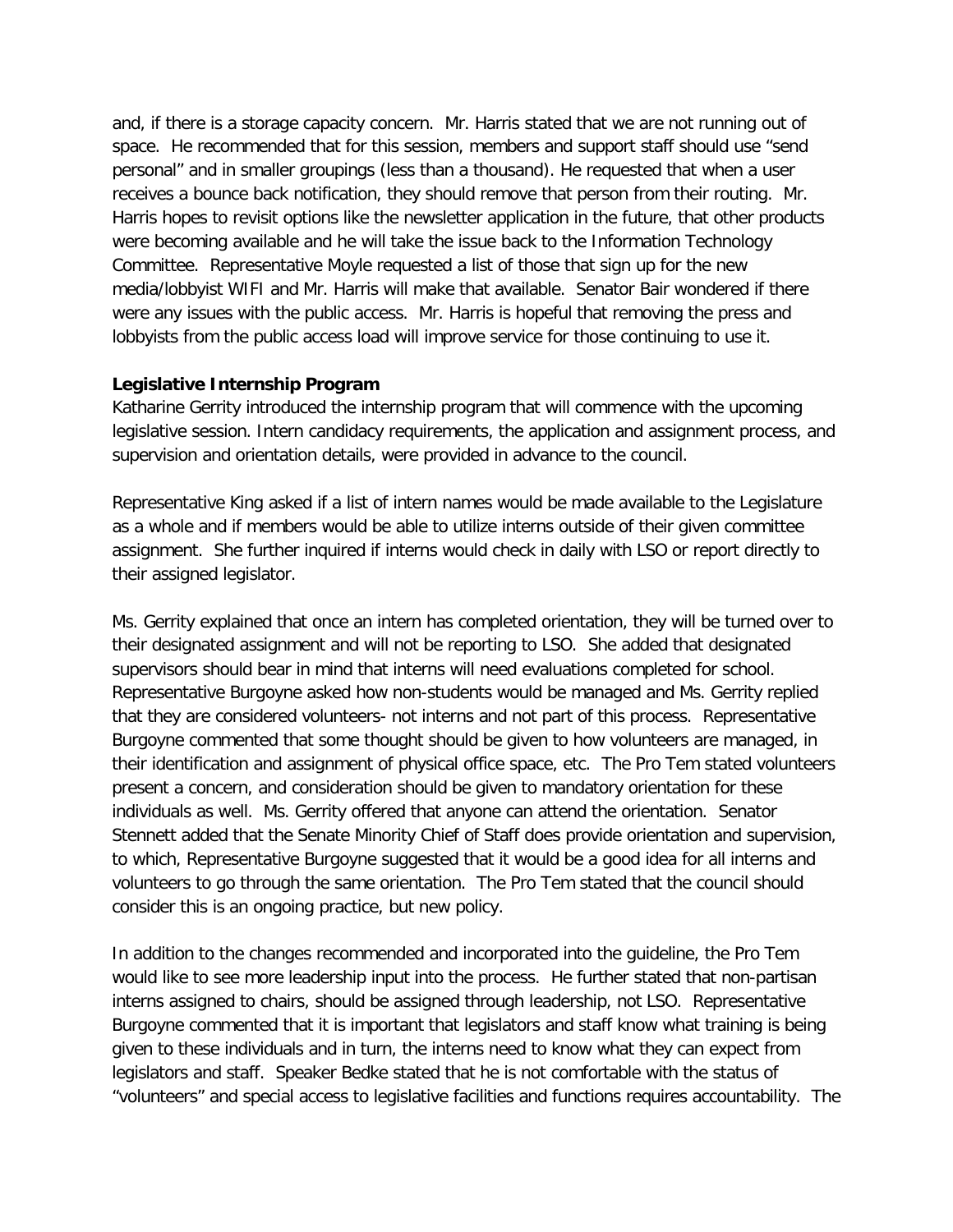Pro Tem commented that he does not want to be accommodating volunteers with a taxpayer provided desk. Senator Buckner-Webb added that the interns are students and we have a responsibility to them, but also need to know what sort of recourse is in place in the event of a performance problem.

**A motion was introduced by Senator Davis to adopt the proposed college intern policy, subject to the following: (i) the Pro Tempore and Speaker are authorized to make final adjustments for the 2014 legislative session; (ii) the matter shall be submitted to legislative council at its 2014 spring meeting for additional consideration; (iii) the non-partisan intern policy is modified to provide the intern's committee designation shall be by highest elected leadership person from that house; (iv) the development and approval of the orientation program shall be done in conduct with the Pro Tem and Speaker; (v) the orientation program shall be available to interns unable to attend the initially scheduled orientation; and (vi) each intern is required to provide written assent to the principles of the orientation. The motion was seconded by Representative Moyle and approved on a voice vote.**

The following framework for the Legislative Intern Program, with changes from the draft policy in red, was approved by the Speaker and Pro Tem after Senator Davis' motion passed the Council.

# **Idaho Legislative Intern Program:**

The following framework to guide the Idaho Legislature's Student Intern Program was adopted by the Legislative Council on November 8, 2013. These new guidelines will be in effect for the 2014 Legislative Session under the oversight of the Senate President Pro Tem and the Speaker of the House, and shall be reviewed for any modifications and improvements by the Legislative Council at their spring meeting.

- Idaho Legislative Interns are college or university students that are approved to serve as interns through their college or university and receive college credit for their internship service in the Legislature.
- Any student intending to serve as an intern, whether partisan or nonpartisan, shall submit a standardized legislative intern application to the Legislative Services Office prior to being placed as an intern.
- All legislative interns shall be required to attend an orientation program developed cooperatively between the Senate President Pro Tem, the Speaker of the House, and the Legislative Services Office and the Senate and House. This orientation program will touch on such issues as decorum, confidentiality, dress code, the floor and committee process, and other topics important to the student's success as a legislative intern, and will require a signed acknowledgement by the student that they will abide by the orientation principles.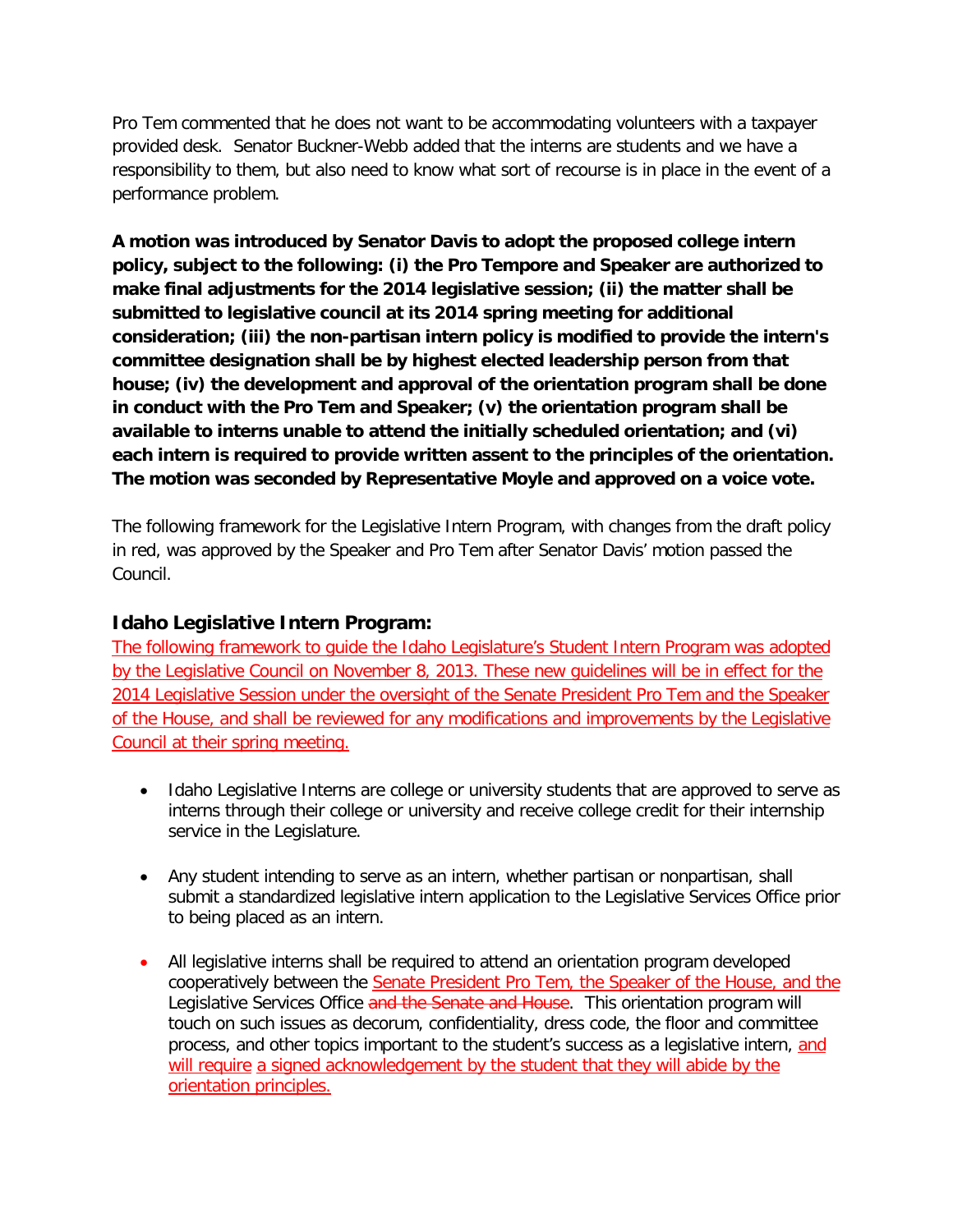- Those students wishing to serve in a nonpartisan internship shall be assigned to committee chairmen by the appropriate legislative leadership Legislative Services Office. Committee chairmen who are assigned an intern shall be responsible for their supervision. The intern's college or university shall also remain responsible for the student throughout their internship.
- Those students wishing to serve in a partisan internship shall be referred by LSO assigned and placed by  $\theta$  a contact person or persons designated by appropriate Senate or House majority or minority leadership. This contact person or persons, in cooperation with Senate and House majority and minority leadership, shall be responsible for the supervision of such students throughout their legislative internship. The intern's college or university shall also remain responsible for the student throughout their internship.
- Additional meetings and/or optional intern educational presentations may be offered during the legislative session. If, for whatever reason, a student intern did not have the opportunity to attend the mandatory early session orientation program, such training will still be required of the intern, and shall be made available to that student.

# **Legislative Audit Division Update**

April Renfro provided a status report on Legislative Audit activity. Work is in progress for both the 2013 Statewide Comprehensive Annual Financial Report (CAFR) and the 2013 Single Audit. The number of federal programs identified for audit increased this year, a result of two circumstances- the dollar threshold dropped as a result of the conclusion of stimulus funding, and also due to findings across several programs the previous year that required repeat audit engagements. Twenty Management Reviews were scheduled for summer 2013 and all but one, have been completed.

Three special reviews were also conducted and are completed or in progress, as follows:

- Division of the cooperative welfare "bucket" fund into individual funds for general, dedicated and federal appropriations within the Division of Public Health, Department of Health & Welfare. Report issued on October 25, 2013.
- Determination of compliance with statute for audit and financial reporting within special districts; report expected late November 2013.
- Open Findings Report, Legislative Audit Division; progress toward meeting our strategic goal, the report to be issued December 2013.

As stated earlier in the meeting, the Audit division has filled three vacancies, and hopes to fill the vacant Managing Auditor position in the spring.

The Pro Tem asked how cooperative the auditors found agencies. Ms. Renfro stated that when an agency has a lot of findings it can be tense, and it helps to establish firm timelines and keep communications healthy, remembering that findings are usually opportunities to fix things.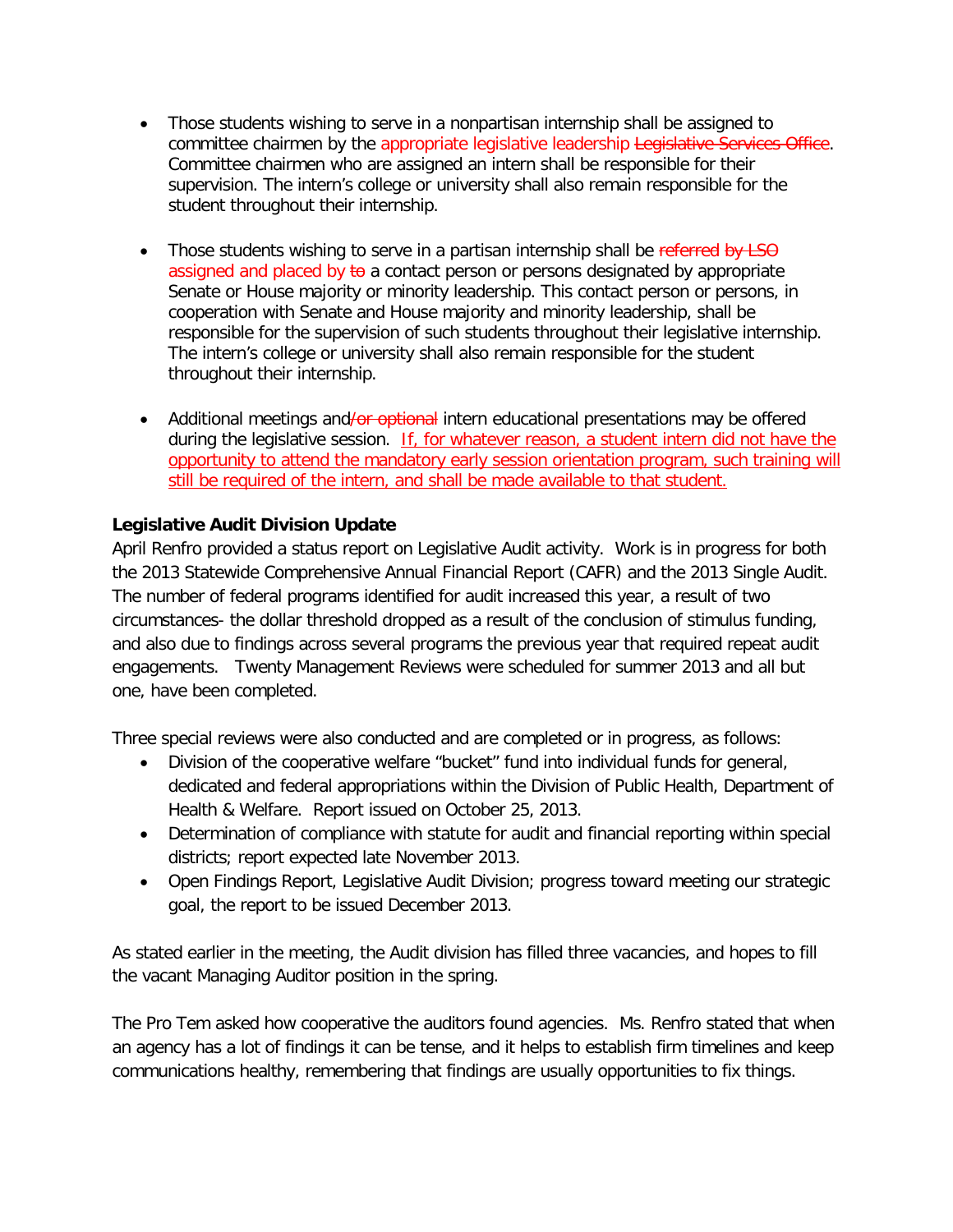The Pro Tem described the audit process as the agency's friend, there to help them improve efficiency but also protect them

Speaker Bedke asked what percent of the total number of governmental entities that statutorily are required to undergo audits actually do so. Ms. Renfro could not cite an overall number, because the reporting is so poor, however as an example, Cities and Counties are only 65% compliant. Representative Moyle commented that at one time there was the same noncompliance issue with public schools and they are now at 100% compliance, so enforcement is needed. Senator Stennett stated she assumed there was a breakout of the districts and counties, and it would be helpful for legislators to work with their home districts to gain compliance. Ms. Renfro stated that she was not sure that they can get to that level of detail, but would do their best to do so, in the report. Ms. Renfro's presentation follows the minutes as an attachment.

The Council recessed for lunch at noon, reconvening at 1:00 p.m.

# **FY 2014 and FY 2015 State Budget Update**

**Staff Activity Update:** Cathy Holland-Smith first spoke to activity in the Division of Budget & Policy Analysis. Jared Tatro assumed the Department of Health & Welfare assignment following the departure of Matt Ellsworth, and also the Millennium Fund assignment. Jared Hoskins joined the division to fill the vacant position, assuming general government assignments. The Joint Finance and Appropriations Committee (JFAC) toured eastern Idaho, visiting ISU, the women's prison, the ISP forensics lab, Grace High School, Lava Hot Springs Resort, and historic properties. A comprehensive overview of the Snake River Adjudication brought the committee up-to-date on this issue; a cost of \$92.8 million over the past 30 years. Keith Bybee was the editor of this year's edition of Fiscal Facts and revamped the content, making it more applicable. The Joint Millennium Fund Committee will meet on December  $16<sup>th</sup>$  and the fund has \$8.5 million to appropriate. Jared Tatro and Margaret Major will staff the committee. Grant applications were accepted through October 18<sup>th</sup>. Representative Hartgen is not expected to attend the upcoming meeting; Representative Fred Wood will serve as acting chair in his stead. Jared Tatro recently returned from Connecticut where he toured and reviewed operations at a volunteer, non-clinical recovery center program, along with representatives from DHW, IDOC, the Courts, the Idaho House and Senate, nonprofit staff and county commissioners. Paul Headlee, Deputy Division Manager, is currently attending the National Council of State Legislatures (NCSL) Higher Education Institute, with Senators Mortimer and Thayn, and Representatives Miller and Harris. One budget extension was granted, to the Superintendent of Public Instruction, in order to revise his budget to accommodate of the Governor's Task Force for Improving Education .

**FY 2014 and 2015 Budget Update**: Ms. Holland-Smith then presented a General Fund Update, reporting on the state budget using recently released revenue numbers and reviewed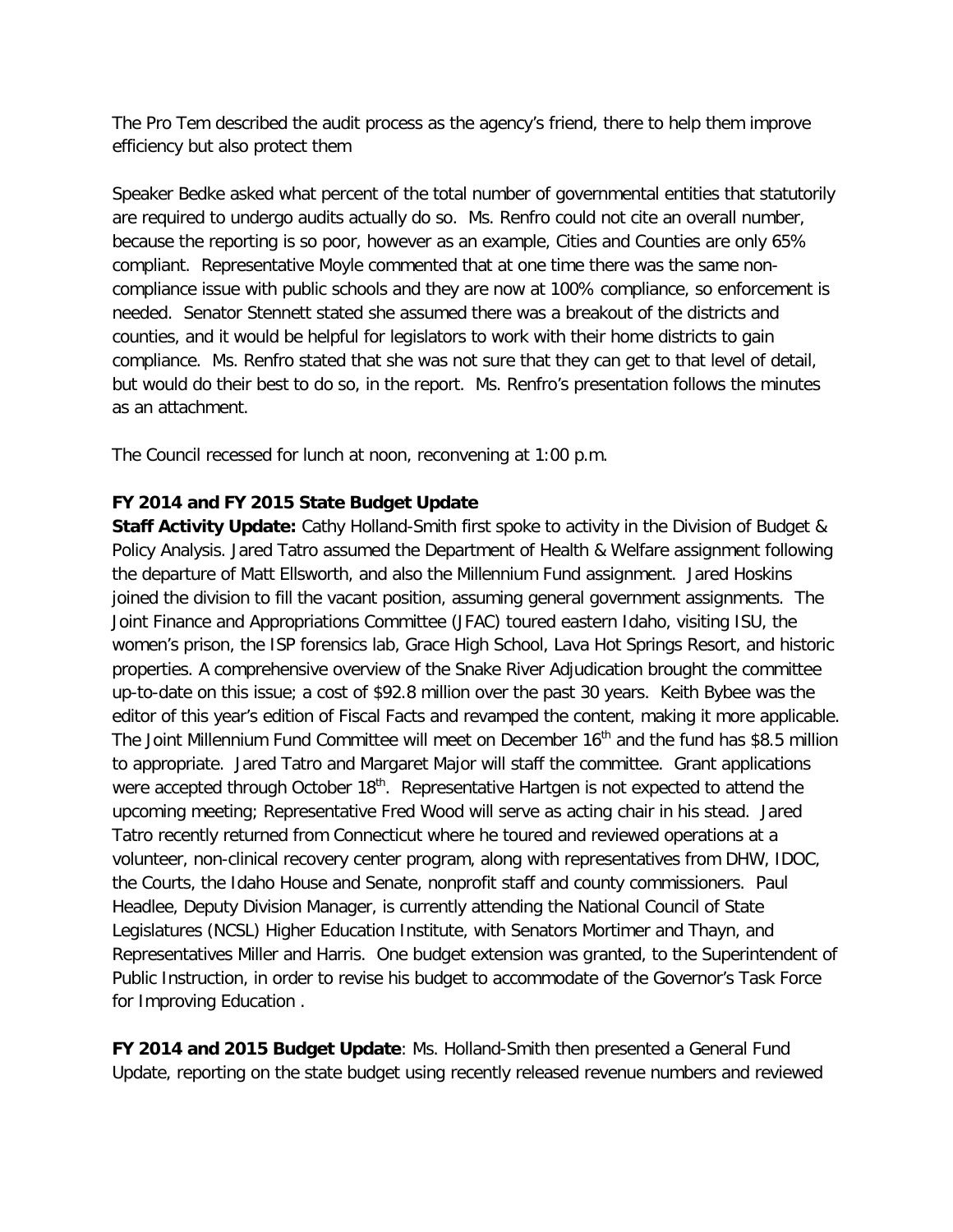the Fiscal Year 2015 Request. Her presentation includes detailed tables and follows the minutes as an attachment.

Senator Werk inquired if Medicaid expansion would cover the incarcerated population and Ms. Holland-Smith explained that if they are hospitalized off-campus, they would be covered. Representative King asked why water supply to a federal entity was part of the state budget, and the Pro Tem invited Ray Houston to speak to the \$4 million General Fund request for the Mountain Home USAF airbase, to obtain Snake River water rights. Mr. Houston explained that the airbase is under budget constraints, and a working group has been studying this issue. Speaker Bedke provided further clarification between water purchased versus rented: the purchased asset will be stored onsite in a water tank.

Representative Burgoyne asked if there is a number used by the division to quantify inflation and if so, what that number is. Ms. Holland-Smith replied that the Budget & Policy division does not calculate inflation; the Division of Financial Management (DFM), or the state economist, will calculate inflation as needed or when there is an interest. She then reviewed hypothetical Fiscal Year 2015 Revenue and Expenditure scenarios that JFAC will be faced with in the upcoming legislative session. The Pro Tem thanked Ms. Holland-Smith and her staff for the quality of the presentation. Senator Davis commented that he really appreciates the monthly budget comparison reports. The Pro Tem expressed the Council's appreciation to Keith Bybee, who generates the report.

# **Office of Performance Evaluations**

Rakesh Mohan thanked the Council for the opportunity to present an update on work in progress, including a report on taxpayer advocacy, and also a study of the Department of Health & Welfare (DHW) budget. These two studies were requested by the Joint Legislative Oversight Committee (JLOC) to be conducted prior to Session 2014.

An assessment of the need for a taxpayer advocacy office was undertaken in response to concerns raised in the 2013 legislative session. Data on the number of complaints, appeals and garnishments was not available from the Tax Commission, requiring a different approach. The office conducted in-depth interviews and surveyed several hundred stakeholders and commission staff, as well as several hundred tax preparers representing over 100,000 returns filed in the past year. The office compared states with, and without, taxpayer advocacy and reviewed Idaho code and commission procedures. Senator Bair asked for clarification on the Office of Performance Evaluations (OPE) having direct access to the IRS database and Mr. Mohan confirmed that they did not, that the tax preparers provided data to OPE.

The study of the management of the Department of Health & Welfare's appropriated funds included analysis of the budget management process, how budget units fit within the organization, and actual expenditures. The study required a substantial amount of time working with department staff reviewing documents and processes; and also analysis of two million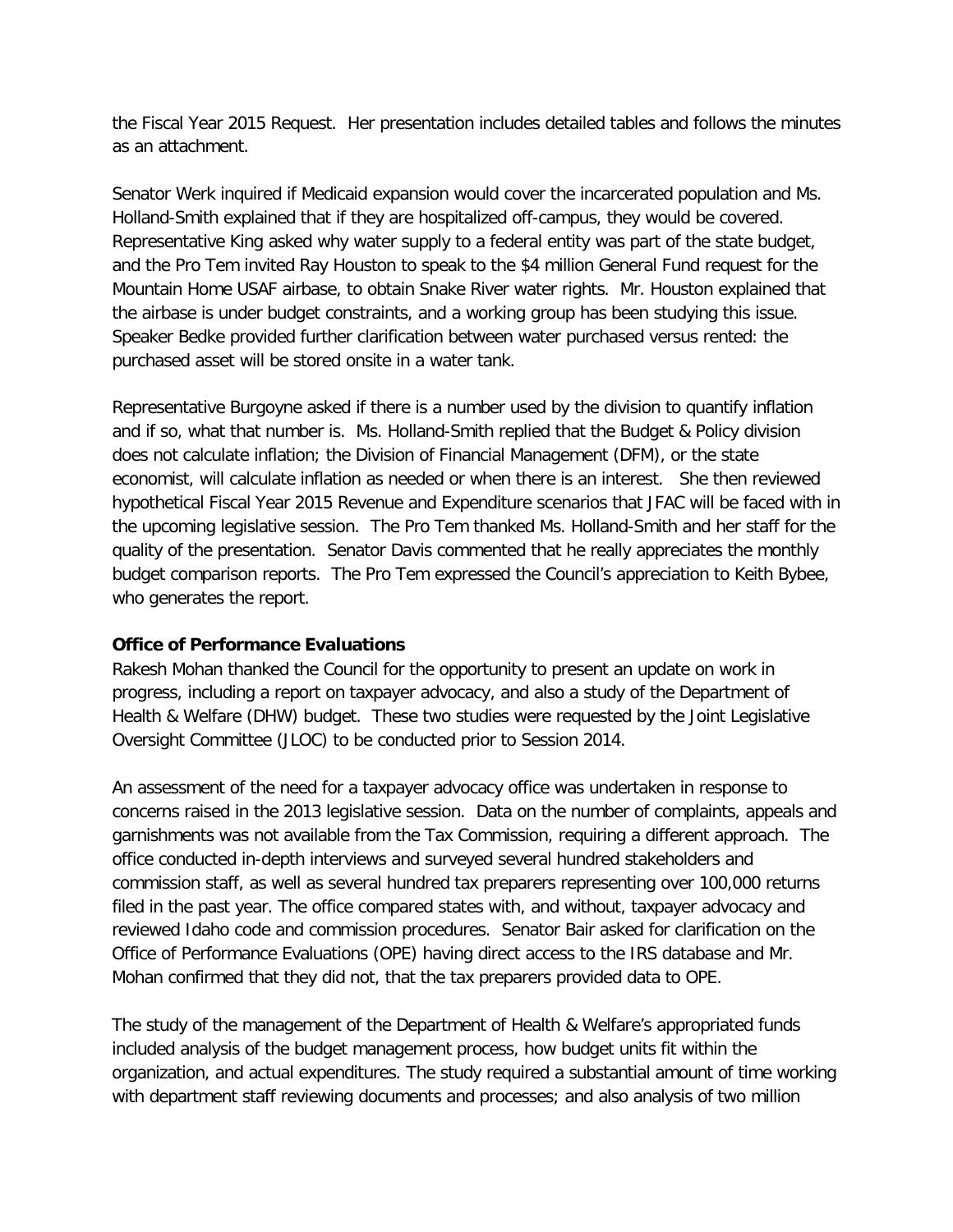transactions processed in 2013, and the year-end appropriation and reconciliation. The study format is a departure from the standard report, not organized in chapters but instead, outlining key factors that complicate the budget represented in flowcharts. The two reports will be released on December  $10<sup>th</sup>$  during the JLOC meeting.

The Pro Tem asked how accommodating agencies have been over the course of these studies and Mr. Mohan reported that they have been very cooperative. There was initially a misunderstanding with the Tax Commission, but once resolved the process was very cooperative. The Department of Health & Welfare presented a very complex challenge and they really took their time to help us understand.

Three other reports will be release during the 2014 legislative session:

- Confinement Rates for Juvenile Offenders
- Challenges and Approaches to Meeting Water Quality Standards
- Death Penalty Cost Structure

# **Update on Recording and Archiving Legislative Activity**

Director Youtz and Jeff Tucker, Director of Content Services for IPTV, reported on the archiving program. Director Youtz began by noting that the decision to archive certain legislative proceedings was made after careful consideration by the Legislature. Important issues brought up by Senator Davis and others regarding legislative intent, legislative history and the judiciary, were fully explored and resulted in some rule changes and statutory changes to address those concerns.

A web-based portal to archived material will be available to the public when this project is fully operational later this year. Norma Clark, LSO Deputy Division manager of the Technology Division, was able to program GEMS to accommodate the program requirements, saving the state hundreds of thousands of dollars in private contract costs that other states utilize for an archiving service of this type. Ms. Clark then gave a demonstration of the web page set-up and how to navigate through the archive process.

The process of archiving began with the 2013 session in which we have all of that session's authorized proceedings saved. It is anticipated that the system will be in place, fully functional with archived material available to access before the 2014 session convenes. Representative King inquired if it would be possible to search using multiple tools, like by topic, or a presenter's name and Ms. Clark replied that the program does not have that level of search function. Senator Bayer indicated that the work done on this project by staff is really quite impressive. He also wanted to confirm once again that the decision to stream/record a committee hearing would still be at the discretion of the chairman. Mr. Youtz confirmed that committee chairs retain that authority of whether to stream their committee proceeding or not. That language was specifically put in the Strategic Plan and adopted earlier this morning.